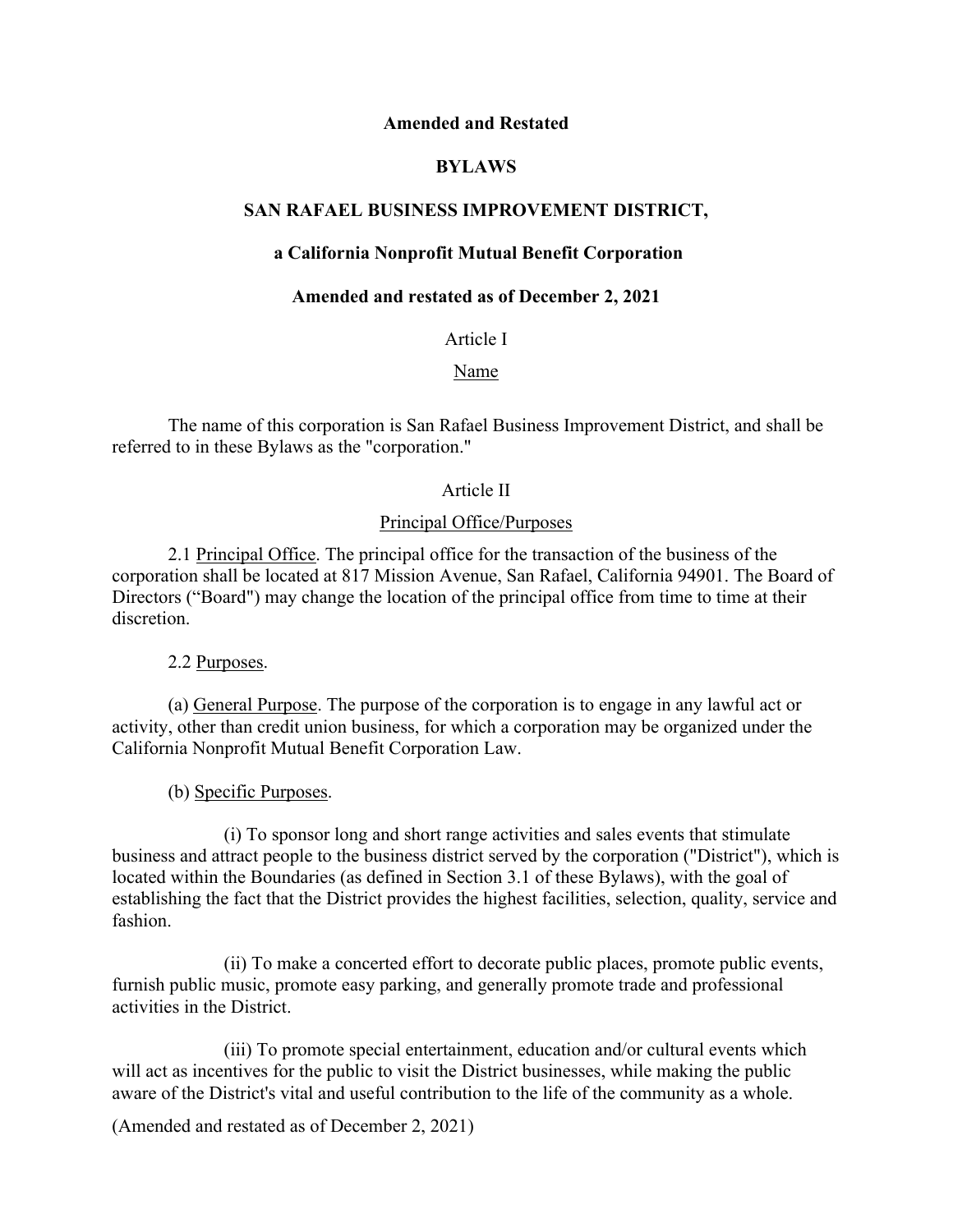(iv) To further the cause of urban redevelopment, modernization, beautification, and expansion of Downtown San Rafael's facilities and lend the corporation's full support to such projects, whether government sponsored or privately financed.

(v) To promote the District as the most desirable location for cultural facilities, business firms, and professional offices, and to aid its development by taking specific steps to invite and encourage such firms and individuals to locate in the District.

(vi) To endeavor to maintain a high standard of decor and service among District businesses.

(vii). To carry out the purposes for which a license tax is levied by the City of San Rafael under the provisions of Section 36000 et seq. of the Streets and Highways Code of the State of California, including:

> (1) Acquisition, construction, installation, or maintenance of any tangible property with an estimated useful life of five years or more;

- (2) Promotion of public events which benefit businesses in the area and which take place on or in public places within the area;
- (3) Furnishing of music in any public place in the area;
- (4) Promotion of tourism within the area, and

(5) Conducting activities which benefit businesses located and operating in the area.

# Article III

#### Boundaries and Membership

3.1 District Boundaries. The geographical boundaries of the District are as specifically set forth in City of San Rafael Municipal Code Chapter 10.09, entitled "Downtown San Rafael Business Improvement District," and specifically, section 10.09.04 of that chapter, as such boundaries are defined as of the date of the adoption of this section 3.1 of these Bylaws. or as such boundaries may hereafter be expanded, contracted, or otherwise amended by action of the City of San Rafael.

3.2 Membership. This corporation shall have one class of voting members, designated in these Bylaws as a "Member" in the singular and as "Members" in the plural. Each business current in the payment of any annual benefit assessment due the City of San Rafael under City of San Rafael Municipal Code Chapter 10.09 and any adopted ordinance or resolution related thereto shall be a Member in good standing of this corporation: *provided, however*, any business located outside the geographical boundaries of the District that may elect to voluntarily pay an assessment shall not be a Member of this corporation.

2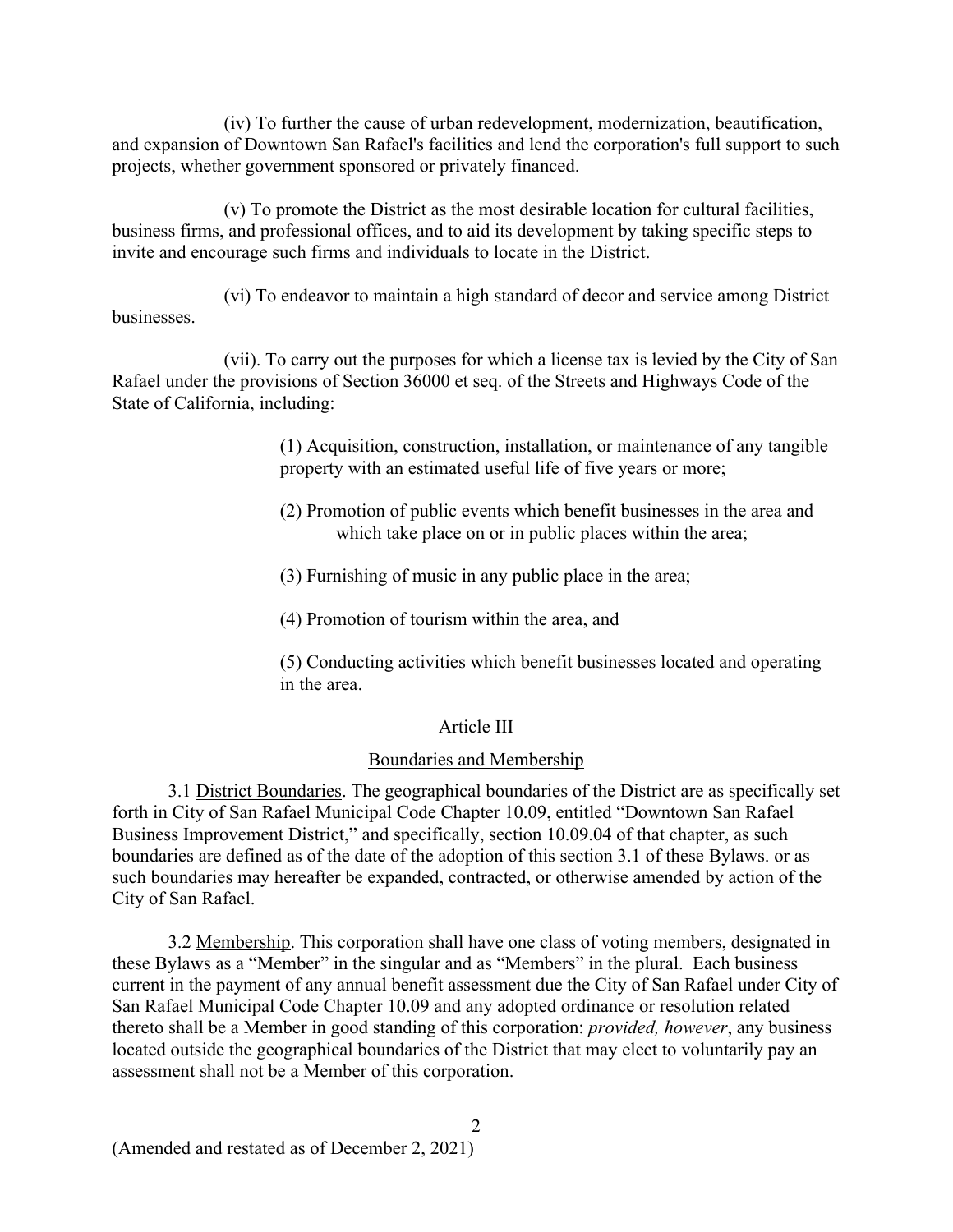3.3 Nonvoting Members. The corporation's board of directors may, in its discretion, admit a business or an individual to one or more classes of nonvoting members. The nonvoting class or classes shall have such rights and obligations as the board finds appropriate.

3.4 Appointment of Individual Representatives. Each Member businessmay appoint an individual who shall be its authorized representative ("Member Representative"). The Member Representative shall have the sole authority to vote on the Member's behalf and to take any other action required or permitted to be taken by such Member pursuant to these Bylaws. The Member shall notify the President, in writing, of the identity of its Member Representative. The Member may change its designated Member Representative at any time, provided that prior written notice is given to the President of such change.

3.5 Voting Rights. Each Member shall be entitled to one vote, which voting right shall be exercised by its Member Representative. The Board shall have the sole authority to resolve any conflicts concerning the individual authorized to exercise the voting privilege of such Member.

#### Article IV

#### Meetings of Members

4.1. Place of Meetings. Meetings of the membership shall be held at any place designated by the Board. In the absence of any such designation, Members' meetings shall be held at the principal office of the corporation. The Board may authorize Members who are not present in person to participate by electronic transmission or electronic video communication.

4.2 Annual Meeting. There shall be an annual meeting of the Members at such time and place as is designated by the Board ("Annual Meeting"). The Annual Meeting shall be held for the purpose of conducting the business activities of the corporation, which may include, but not be limited to, informing the Members about the activities of the corporation, electing the corporation's Directors, and transacting such other business as properly may be brought before the meeting. The notice of any Annual Meeting shall include the names of the individuals who are nominees for Directors at the time the notice is given.

### 4.3 Special Meetings.

(a) A special meeting of the Members ("Special Meeting") may be called at any time by the Board, the President, or by a written petition which is signed by five percent (5%) of the Members, submitted to the Secretary, and specifies the general nature of the business proposed to be transacted.

(b) Upon the call of a Special Meeting of Members, the Secretary shall promptly cause notice to be given to the Members. The notice shall state that a meeting will be held and shall state the date for such meeting, which date shall be not less than thirty-five (35) nor more than ninety (90) days following the receipt of the petition. If the notice is not given within twenty (20) days of receipt by the Secretary of the petition for Special Meeting, the persons submitting the petition to the Secretary may give the notice. No business other than the business that was set forth in the notice of the meeting may be transacted at a Special Meeting. Nothing contained in

3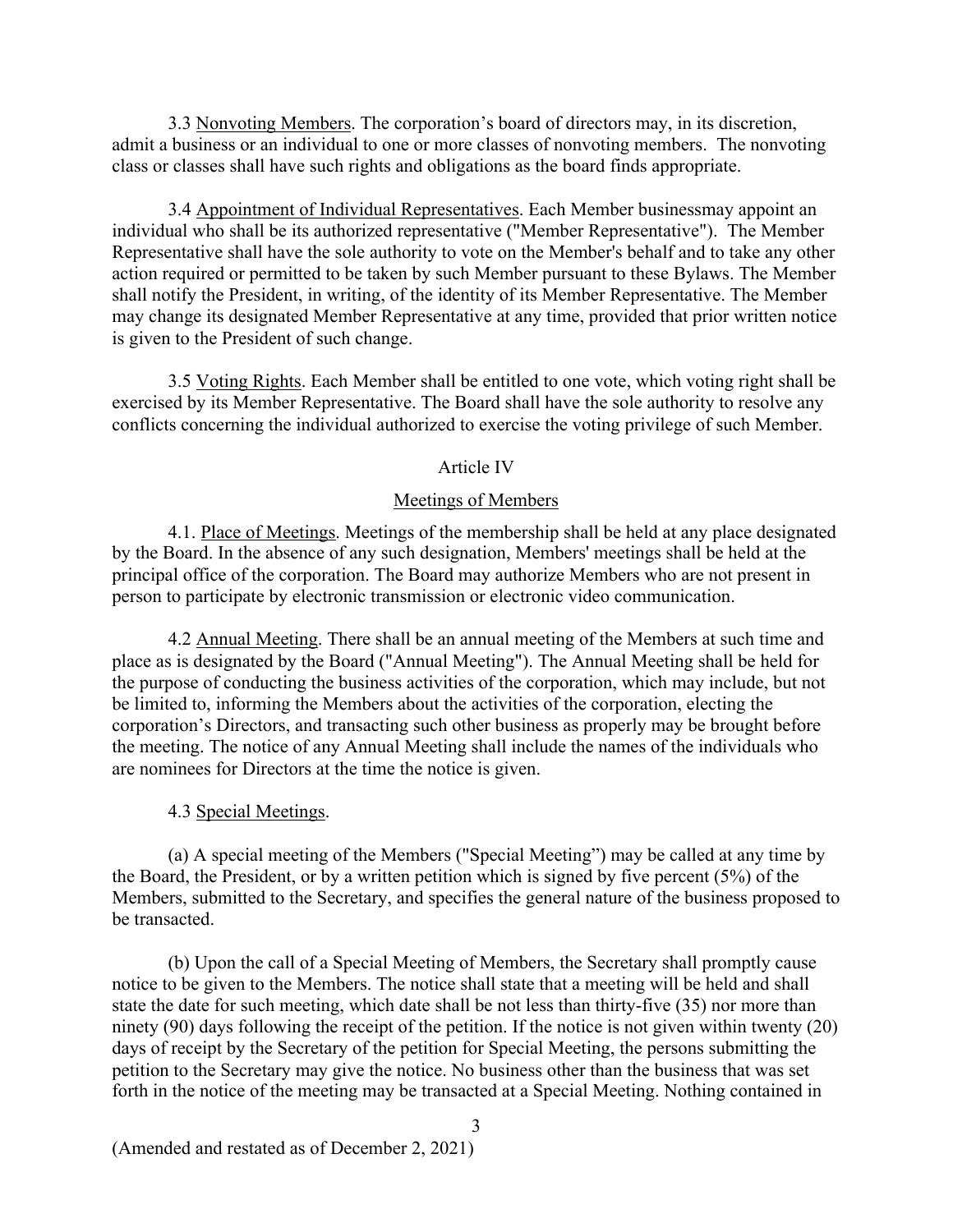this subsection shall be construed as limiting, fixing, or affecting the time when a meeting of Members may be held when the meeting is called by action of the Board.

4.4 Manner of Giving Notice. Notice of any meeting of Members shall be in writing, and shall be given at least 10 but no more than 90 days before the meeting date. If the notice is not given within twenty (20) days of receipt of a petition validly requesting a Special Meeting, the persons requesting the meeting may give the notice. Notice by mail shall be deemed to have been given at the time a written notice is deposited in the United States mails, postage prepaid. Any other written notice shall be deemed to have been given at the time it is personally delivered to the recipient or actually transmitted by the person giving the notice by electronic means, to the recipient. The notice shall specify the place, date and time of the meeting. For the Annual Meeting, the notice shall state the matters that the Board, at the time notice is given, intends to present for action by the Members. For Special Meetings, the notice shall either include an agenda for the meeting or state the general nature of the business to be transacted and, in either case, shall state that no other business may be transacted. The notice of any meeting at which directors are to be elected shall include the names of all persons who are nominees when notice is given. Except as otherwise provided in these Bylaws, any proper matter may be presented at the meeting

Notice of Certain Agenda Items. Approval by the Members of any of the following proposals is valid only if either (a) such approval is by unanimous affirmative vote by those entitled to vote, or (b) the notice or written waiver of notice states the general nature of such proposal or proposals:

- (a) Removing a director without cause.
- (b) Filling vacancies on the Board.
- (c) Amending the articles of incorporation.
- (d) Electing to wind up and dissolve the corporation.

(e) Approving a contract or transaction between the corporation and one or more directors, or between the corporation and any entity in which a director has a material financial interest.

(f) Approving a plan of distribution of assets, other than money, not in accordance with liquidation rights of any class or classes as specified in the articles or bylaws, when the corporation is in the process of winding up.

4.6. Quorum. Eight (8) Members shall constitute a quorum for the transaction of business at a meeting of the Members. However, if less than one-third of the Members attend any meeting, the Members may vote only on matters as to which notice was given pursuant to Section 4.4 of these Bylaws. A meeting at which a quorum is initially present may continue to transact business notwithstanding the withdrawal of Members, if any action taken is approved by

4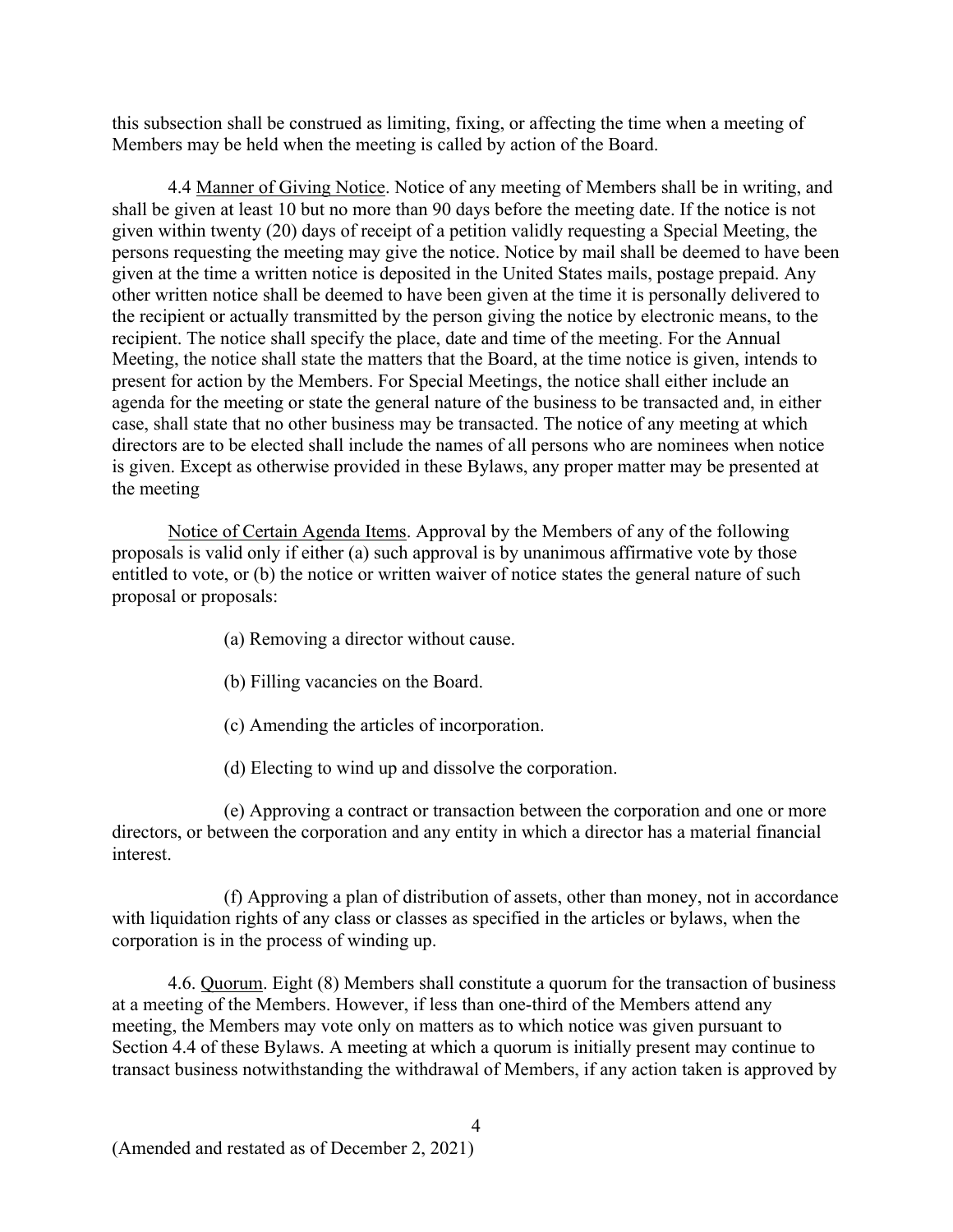at least a majority of the required quorum for that meeting. Meetings may be conducted by conference call or in writing.

4.7 No Proxies. Members may not authorize another person or persons to act as their proxy for purposes of voting on any matter.

4.8 Adjourned Meeting. When a meeting of the Members is adjourned to another time and place, notice need not be given of the adjourned meeting if the time and place are announced at the meeting at which the adjournment is taken. No meeting may be adjourned for more than forty-five (45) days. At the adjourned meeting the Members may transact any business which could have been transacted at the original meeting.

4.9 Waiver of Notice or Consent. The transactions of any meeting of Members shall be valid, regardless of the notice given, if (1) a quorum is present, and (2) either before or after the meeting, each Member who is not present at the meeting signs a written waiver of notice, a consent to the holding of the meeting, or an approval of the minutes of the meeting. All such waivers, consents and approvals shall be filed with the corporate records or made a part of the minutes of the meeting. A Member's attendance at a meeting shall constitute a waiver of notice of such meeting unless the Member objects to the lack of notice before or at the beginning of the meeting,

4.10 Action by Unanimous Written Consent. Any action required or permitted to be taken by the Members may be taken without a meeting, if all Members consent in writing to the action. The action by written consent shall have the same force and effect as a unanimous vote of the Members. All written consents shall be filed with the corporate records.

# Article V

# Board of Directors

5.1 Powers. Subject to the provisions and limitations of the California Nonprofit Mutual Benefit Corporation Law and any other applicable laws, and the limitations in the Articles of Incorporation and these Bylaws, the activities and affairs of the corporation shall be conducted and all corporate powers shall be exercised by or under the direction of the Board. The Board may delegate the management of the activities of the corporation to any person or persons, a management company, or committees however composed, provided that the activities and affairs of the corporation shall be managed and all corporate powers shall be exercised under the ultimate direction of the Board.

5.2 Number of Directors. The authorized number of Directors shall be not less than three (3) and not more than twelve (12) until changed by amendment to the Articles of Incorporation or these Bylaws. Within this range, the exact number of Directors shall be determined by a resolution adopted by the Board.

5

5.3 Election of Directors. Directors shall be elected at each Annual Meeting of the Members, in accordance with the following procedures: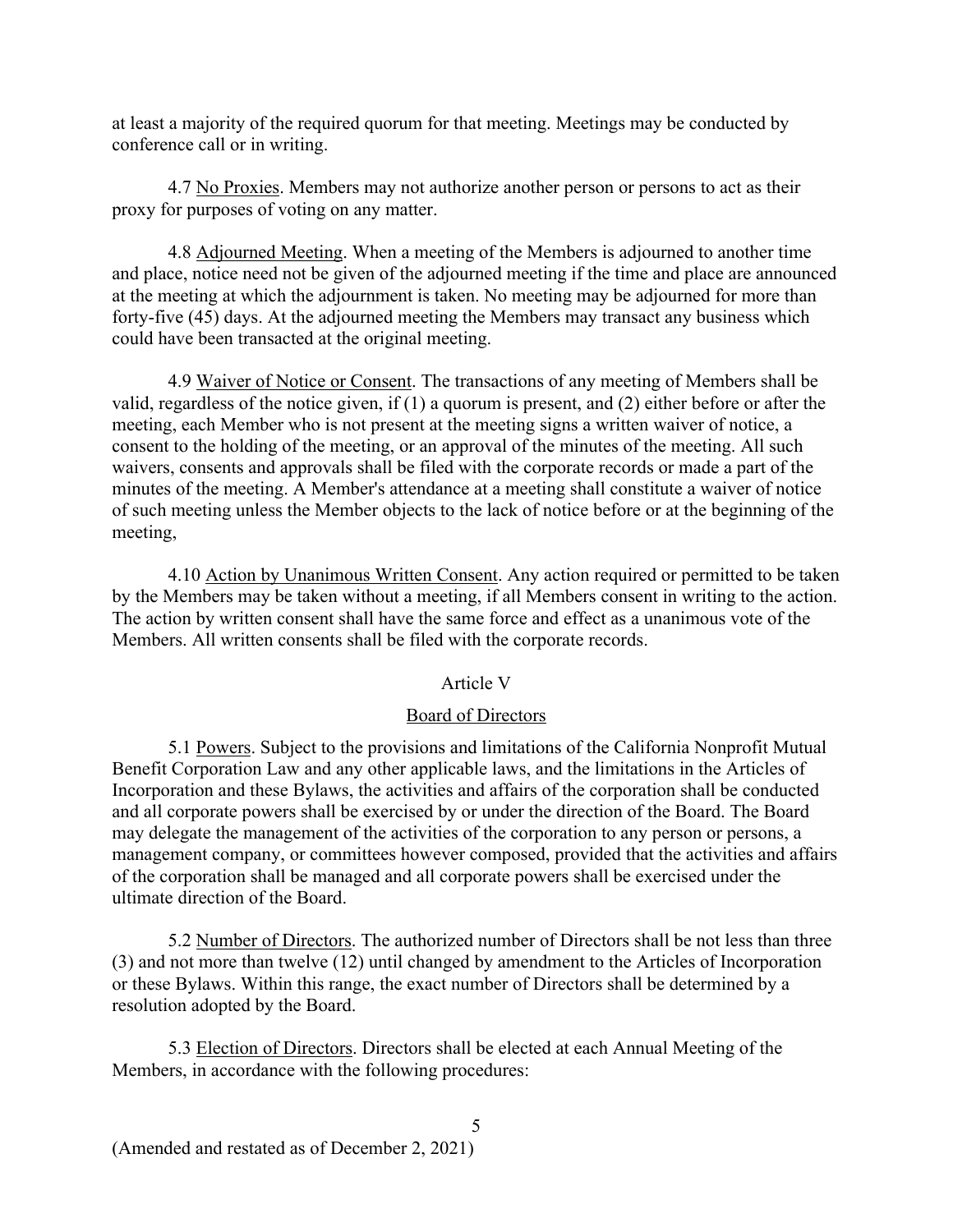(a) Nominating Committee. Annually, the President shall appoint a nominating committee ("Nominating Committee") which shall consist of no less than three Members. The Nominating Committee may, but need not be, composed of members of the Board.

(b) Presentation of Candidates. Sixty (60) days before the Annual Meeting date set for elections by the Board, the Nominating Committee shall present to the President a slate of six candidates for election to the Board. Each candidate must be the representative of a Member in good standing and must have agreed to accept the responsibility of directorship.

(c) Publication of Nominations. Upon receipt of the report of the Nominating Committee, the President shall immediately notify all Members by mail or by electronic transmission of the names of the persons nominated and of the right of petition.

(d) Nominations by Petition. Additional Candidates for Director can be nominated by a petition bearing the signatures of twenty (20) Members. Such petition shall be filed with the Nominating Committee within twenty (20) days of the publication of nominations. The determination of the Nominating Committee as to the legality of the petition(s) shall be final.

(e) Declaration of Candidates Where No Petition Filed. If no petition is filed within the designated period, the nominated candidates shall be declared elected by the Board at their next regular Board meeting.

(f) Determination of Candidates Where Petition Filed. If a proper petition shall present additional candidates, the names of all the candidates shall be arranged on a ballot in alphabetical order. Members will be instructed to vote for six candidates and to return their ballots no later than a specific date before the meeting. Ballots shall be mailed or sent electronically to all Members in good standing no later than twenty (20) days before the meeting.

(g) Seating of Board Members. All newly elected Directors shall be seated at the first Board meeting immediately following their election. Directors shall serve for two (2) years and until a successor has been elected and qualified. Directors may serve any number of consecutive terms.

5.4 Term of Office of Directors. Directors, including the initial Directors, shall have a term of office of two years, and may serve more than one consecutive term. Terms shall overlap so that one-half of the members of the Board elected to serve a first two-year term would remain on the Board and serve with the new slate of one-half the required number of Board members.

# 5.5 Vacancies

(a) Any Director may resign effective upon giving written notice to the President, the Secretary, or the Board, unless the notice specifies a later time for the effectiveness of the resignation; provided that no Director may resign if the corporation would then be left without a duly elected Director or Directors in charge of its affairs. If the resignation is effective at a future time, a successor may be selected before that time, to take office when the resignation becomes effective.

 $\sigma$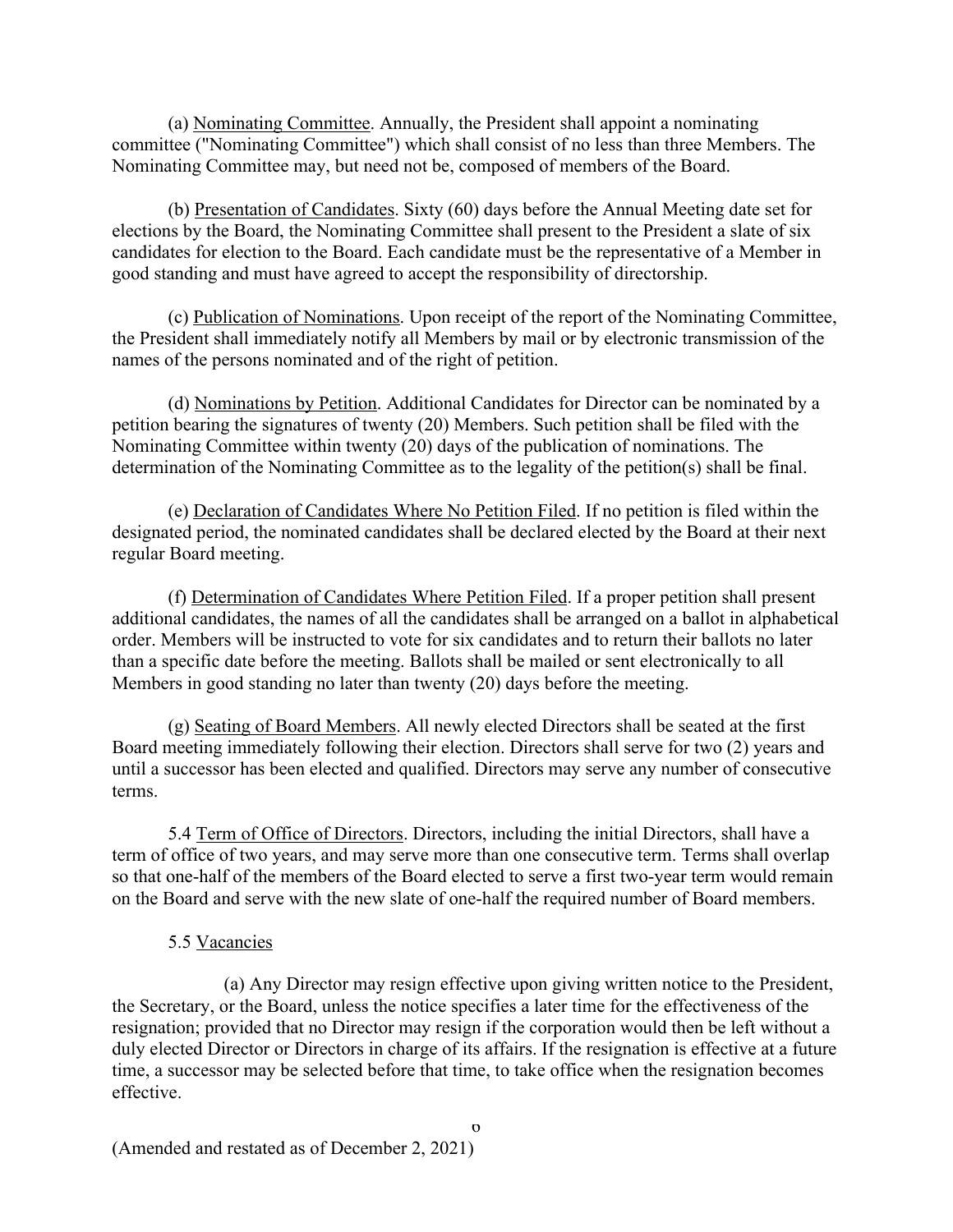(b) A vacancy or vacancies in the Board shall be deemed to exist in case of the death, resignation, or removal of any Director, of if the authorized number of Directors is increased. A majority of the Members may vote to remove any Director, in which case the Members shall elect a Director to fill the vacancy created by the removal.

(c) The Board may declare vacant the office of a Director who has been declared of unsound mind by an order of court, or convicted of a felony, or found by an order or judgment of any court to have breached any duty arising under Corporations Code §7238, or who has failed to attend three consecutive meetings or a total of five meetings of the Board within a twelvemonth time period.

5.6 Vacancies Filled by Board. Except for a vacancy created by the removal of a director by the Members, vacancies on the Board may be filled by the Board or, if the number of Directors then in office is less than a quorum, by (1) the unanimous written consent of the Directors then in office, (2) the affirmative vote of a majority of the directors then in office at a meeting held according to notice or waivers of notice complying with Corporations Code §7211 or (3) a sole remaining Director. A majority of the Members may vote to fill any vacancy not filled by the Directors.

5.7 Meetings. Immediately after the Annual Meeting of Members, the Board shall hold a general meeting for purposes of organization, election of officers and transaction of other business. Notice of this meeting is not required. Other general meetings of the Board may be held without call or notice on dates and at times fixed by the Board; provided that the Board shall hold at least ten general meetings during any calendar year.

# 5.8 Special Meetings

(a) Special meetings of the Board for any purpose or purposes may be called at any time by the President, Vice President, Secretary, or any two Directors.

(b) Special meetings of the Board shall be held upon ten days' notice by first class mail or 72 hours' notice given personally or by telephone (including a voice messaging system or other system or technology designed to record and communicate messages), facsimile, electronic mail, or other electronic means. Any such notice shall be addressed or delivered to each Director at the Director's address as shown upon the records of the corporation or as may have been given to the corporation by the Director for purposes of notice or, if the address is not shown on the corporation's records or is not readily ascertainable, at the place where the meetings of the Directors are regularly held.

(c) Notice by mail shall be deemed to have been given at the time a written notice is deposited in the United States mails, postage prepaid. Any other written notice shall be deemed to have been given at the time it is personally delivered to the recipient or actually transmitted by the person giving the notice by electronic means, to the recipient. Oral notice shall be deemed to have been given at the time it is communicated, in person or by telephone or wireless, to the recipient or to a person at the office of the recipient who the person giving the notice has reason to believe will promptly communicate it to the receiver.

 $\overline{1}$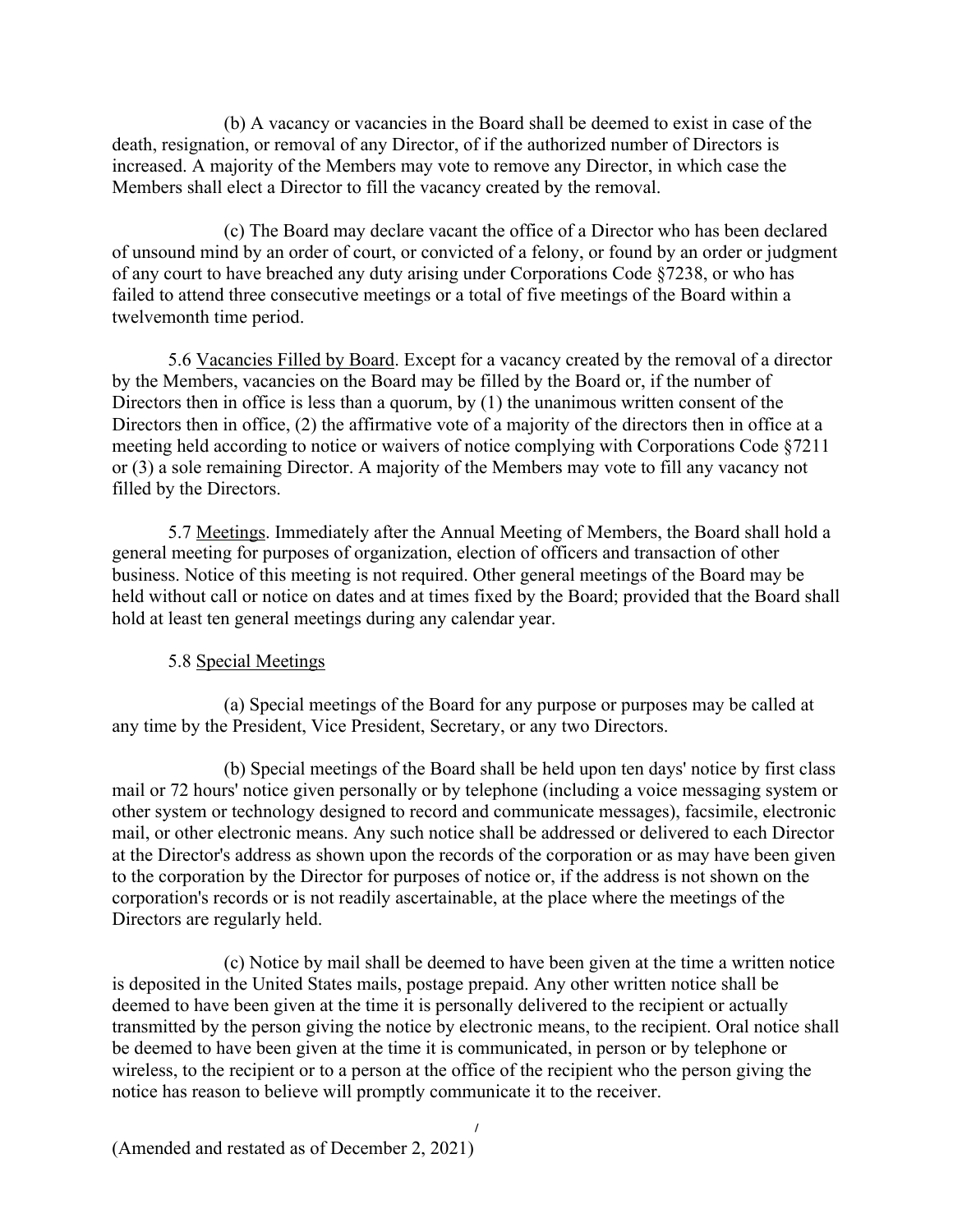5.9 Quorum. A majority of the authorized number of Directors constitutes a quorum of the Board for the transaction of business, except to adjourn as provided in Section 5.12 of this Article V. Every act or decision done or made by a majority of the Directors present at a meeting duly held at which a quorum is present is the act of the Board, unless a greater number is required by law or by the Articles, except as provided in the next sentence. A meeting at which a quorum is initially present may continue to transact business notwithstanding the withdrawal of Directors, if any action taken is approved by at least a majority of the required quorum for that meeting.

5.10 Participation in Meetings by Conference Telephone. Directors may participate in a Board meeting through use of conference telephone, electronic video screen, or other communications equipment. Participation in a Directors' meeting through use of conference telephone constitutes presence in person at that meeting as long as all Members participating in the meeting are able to hear one another. Participation in a meeting through the use of electronic video screen communication or other communications equipment (other than conference telephone) constitutes presence in person at that meeting if all of the following apply: (1) each person participating in the meeting can communicate with all of the other participating persons concurrently; (2) each person is provided the means of participating in all matters before the Board including, without limitation, the capacity to propose, or to interpose an objection to, a specific action to be taken by the corporation; and (3) the corporation adopts and implements some means of verifying both of the following: (a) a person participating in the meeting is a Director or other person entitled to participate in the Board meeting, and (b) all actions of, or votes by, the Board are taken or cast only by the Directors and not by persons who are not Directors.

5.11 Waiver of Notice of Meetings. Notice of a meeting need not be given to any Director who either before or after the meeting (1) signs a waiver of notice or a consent to holding the meeting without being given notice, (2) signs an approval of the minutes of the meeting, or (3) attends the meeting without protesting the lack of notice before or at the beginning of the meeting. All waivers, consents, and approvals of the minutes shall be filed with the corporate records or made a part of the minutes of the meeting.

5.12 Adjournment of Meeting to Another Time or Place. Whether or not a quorum is present, a majority of the Directors present may adjourn any meeting to another time or place.

5.13 Notice of Adjourned Meeting. Notice of the time and place of resuming a meeting that has been adjourned need not be given to absent Directors if the time and place is fixed at the meeting adjourned, except as provided in the next sentence. If the adjournment is for more than 24 hours, notice of the time set for resuming the adjourned meeting shall be given to the Directors who were not present at the time of the adjournment. Notice need not be given in any case to Directors who were present at the time of adjournment.

5.14 Action By Unanimous Written Consent. Any action required or permitted to be taken by the Board may be taken without a meeting, if all Directors consent in writing to that action. Any action by written consent shall have the same force and effect as a unanimous vote

8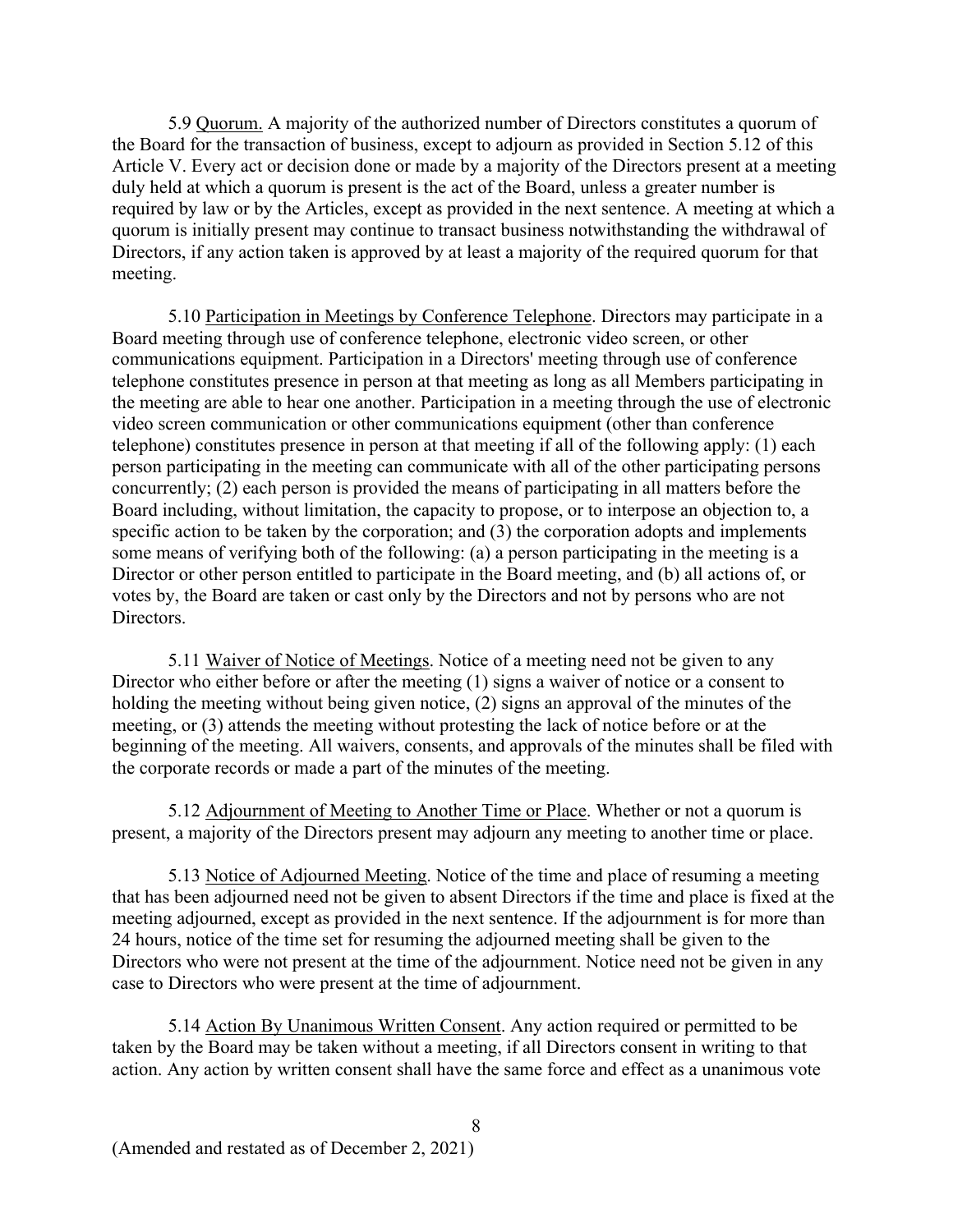of the Board. All written consents shall be filed with the minutes of the proceedings of the Board.

5.15 Rights of Inspection. Every Director shall have the absolute right at any reasonable time to inspect and copy all books, records, and documents of every kind and to inspect the physical properties of the corporation.

5.16 Committees; Executive Committee. The Board may appoint one or more committees, each consisting of two or more Directors, including an Executive Committee. The Executive Committee shall act for and on behalf of the Board when the Board is not is session but shall be accountable to the Board for its actions. It shall consist of the President, Vice President, Treasurer and Secretary. The Executive Coordinator shall also serve on the Executive Committee, shall attend meetings and take part in discussions, but shall not be entitled to vote. All committees must obtain prior authority of the Board in order to enter into contracts binding on the corporation or to incur or pay expenses.

5.17 Contracts With Directors. No Director of the corporation nor any other corporation, firm, association, or other entity in which one or more of the corporation's Directors are directors or have a material financial interest, shall be interested, directly or indirectly, in any contract or transaction with the corporation, unless (a) the material facts regarding that Director's financial interest in such contract or transaction or regarding such common directorship, officers or financial interest are fully disclosed in good faith and noted in the minutes, or are known to all members of the Board prior to the Board's consideration of such contract or transaction; (b) such contract or transaction is authorized in good faith by a majority of the Board by a vote sufficient for that purpose without counting the votes of the interested Directors; (c) before authorizing or approving the transaction, the Board considers and in good faith decides after reasonable investigation that the corporation could not obtain a more advantageous arrangement with reasonable effort under the circumstances; and (d) the corproation for its own benefit enters into the transaction, which is fair and reasonable to the corporation at the time the transaction is entered into. This Section 5.17 does not apply to a transaction that is part of an educational or charitable program of the corporation if it (a) is approved or authorized by the Board in good faith and without unjustified favoritism and (b) results in a benefit to one or more Directors or their families because they are in the class of persons intended to be benefited by the educational or charitable program of the corporation.

#### Article VI

#### **Officers**

6.1 Designation of Officers. The officers of the corporation shall be a President, Vice President Secretary, and Treasurer, and such other subordinate officers as may be appointed in accordance with Section 6.3. Any number of offices may be held by the same person.

6.2 Appointment and Term. The officers of the corporation, except for subordinate officers appointed in accordance with Section 6.3, shall be elected by, and shall serve at the pleasure of, the Board, with such compensation as the Board may determine, subject to the rights, if any, of any officer under a contract of employment. Officers shall be elected within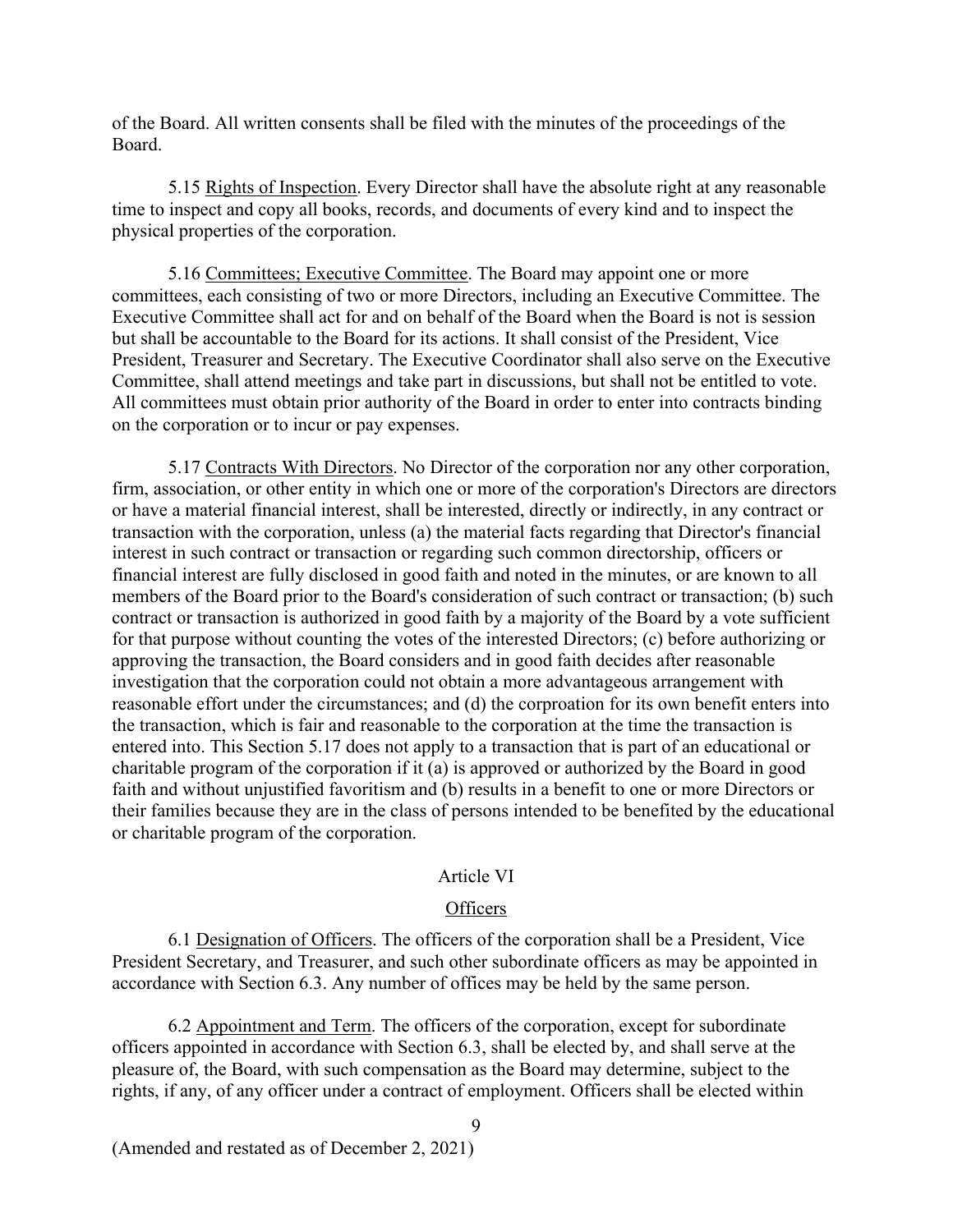thirty (30) days following the election of the Board, and shall serve a term of two years. In the event of a vacancy in any office, the Board shall elect a successor to serve the remainder of the term.

6.3 Executive Coordinator; Additional Subordinate Officers. The Board may appoint an Executive Coordinator, who shall be the chief administrator of the corporation, but shall have no vote on the Board. The Board may elect, and may empower the President to appoint, any other subordinate officers as required by the business of the corporation, whose duties shall be as provided in these Bylaws, or as assigned from time to time by the Board or by the President.

6.4 Removal and Resignation. Any officer chosen by the Board may be removed at any time, with or without cause or notice, by the Board. Any officer appointed by the President may be removed by the President or the Board.

6.5 Vacancies. A vacancy in any office shall be filled in the manner prescribed in these Bylaws for regular election or appointment to that office, provided that vacancies may be filled as they occur and not on an annual basis.

6.6 President. The President shall serve as the Chief Executive Officer of the BID, and shall determine all committees and assist in the selection of committee personnel, subject to the approval of the Board, and shall have other powers and duties as prescribed by the Board or the Bylaws. The President shall preside at meetings of the Board and the Members.

6.7 Vice President. In the absence or disability of the President, the President's duties and responsibilities shall be carried out by the Vice President. When so acting, a Vice President shall have all the powers of and be subject to all the restrictions on the President. The Vice President of the corporation shall have such other powers and perform such other duties as prescribed from time to time by the Board, the Bylaws, or the President.

6.8 Secretary. The Secretary's duties shall consist of the following:

(a) The Secretary shall keep, or cause to be kept, minutes of meetings of the Board and its committees. If the Secretary is unable to be present, the Secretary or the presiding officer of the meeting shall designate another person to take the minutes of the meeting. The minutes of each meeting shall state the time and place the meeting was held, whether it was regular or special, if special, how it was called or authorized, the notice given of the meeting, the names of those present at the meeting, and the proceedings of the meeting. The Secretary shall keep or have kept at the principal office in California a copy of the Articles of Incorporation and as amended.

(b) The Secretary shall keep, or cause to be kept, at the principal executive office or such other place as designated by the Board, a book of minutes of all meetings of the Board of directors, and of committees of the Board.

(c) The Secretary shall give notice, or cause notice to be given, of all Board meetings, and meetings of committees of the Board for which notice is required by statute or by

10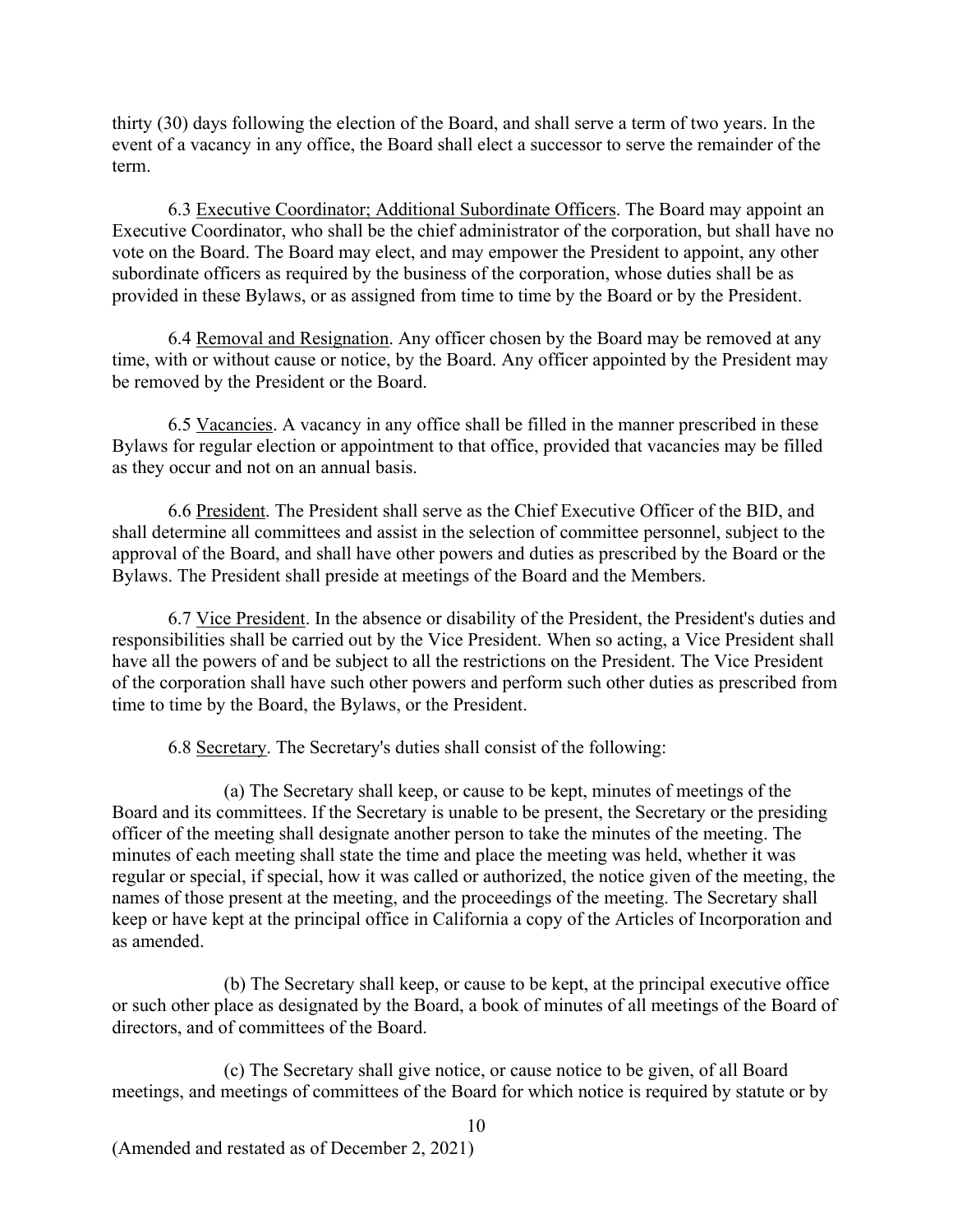the Bylaws. If the Secretary or other person authorized by the Secretary to give notice fails to act, notice of any meeting may be given by any other officer of the corporation

6.9 Treasurer. The Treasurer's duties shall consist of the following:

(a) The Treasurer shall keep and maintain, or cause to be kept and maintained, adequate and correct books and records of accounts of the properties and business transactions of the corporation, including accounts of its assets, liabilities, receipts, disbursements, gains, losses, capital, retained earnings, and shares. The books of account shall at all reasonable times be open to inspection by any Director .

(b) The Treasurer shall (i) deposit funds of the corporation and other valuables in the corporation's name and to its credit with depositories designated by the Board; (ii) make disbursements of corporation funds as authorized by the Board and the City Council, in accordance with Article 9 of these Bylaws; (iii) render a statement of the corporation's financial condition and an account of all transactions conducted as Treasurer whenever requested by the President or the Board; and (iv) have other powers and perform other duties as prescribed by the Board or the Bylaws.

### Article VII

# Indemnification and Insurance

7.1 Indemnification. To the fullest extent permitted by law, the corporation shall indemnify its Directors and officers, and may indemnify employees and other persons described in Corporations Code §7237(a), including persons formerly occupying any such positions, against all expenses, judgments, fines, settlements and other amounts actually and reasonably incurred by them in connection with any "proceeding," as that term is used in such section, and including an action by or in the right of the corporation, by reason of the fact that the person is or was a person described in that section. "Expenses" as used in this Bylaw shall have the same meaning as in Corporations Code §7237(a).

On written request to the Board by any person seeking indemnification under Corporations Code §7237(b) or §7237(c), the Board shall promptly decide whether the applicable standard of conduct set forth in Corporations Code §7237(c) has been met and, if so, the Board shall authorize indemnification. If the Board cannot authorize indemnification because the number of Directors who are parties to the proceeding with respect to which indemnification is sought prevents the formation of a quorum of Directors who are not parties to that proceeding, the Board shall promptly call a meeting of Members. At that meeting, the Members shall determine under Corporations Code §7237(e) whether the applicable standard of conduct has been met and, if so, the Members present at the meeting in person or by proxy shall authorize indemnification.

To the fullest extent permitted by law and except as otherwise determined by the Board in a specific instance, expenses incurred by a person seeking indemnification under these Bylaws in defending any proceeding shall be advanced by the corporation before final disposition of the

11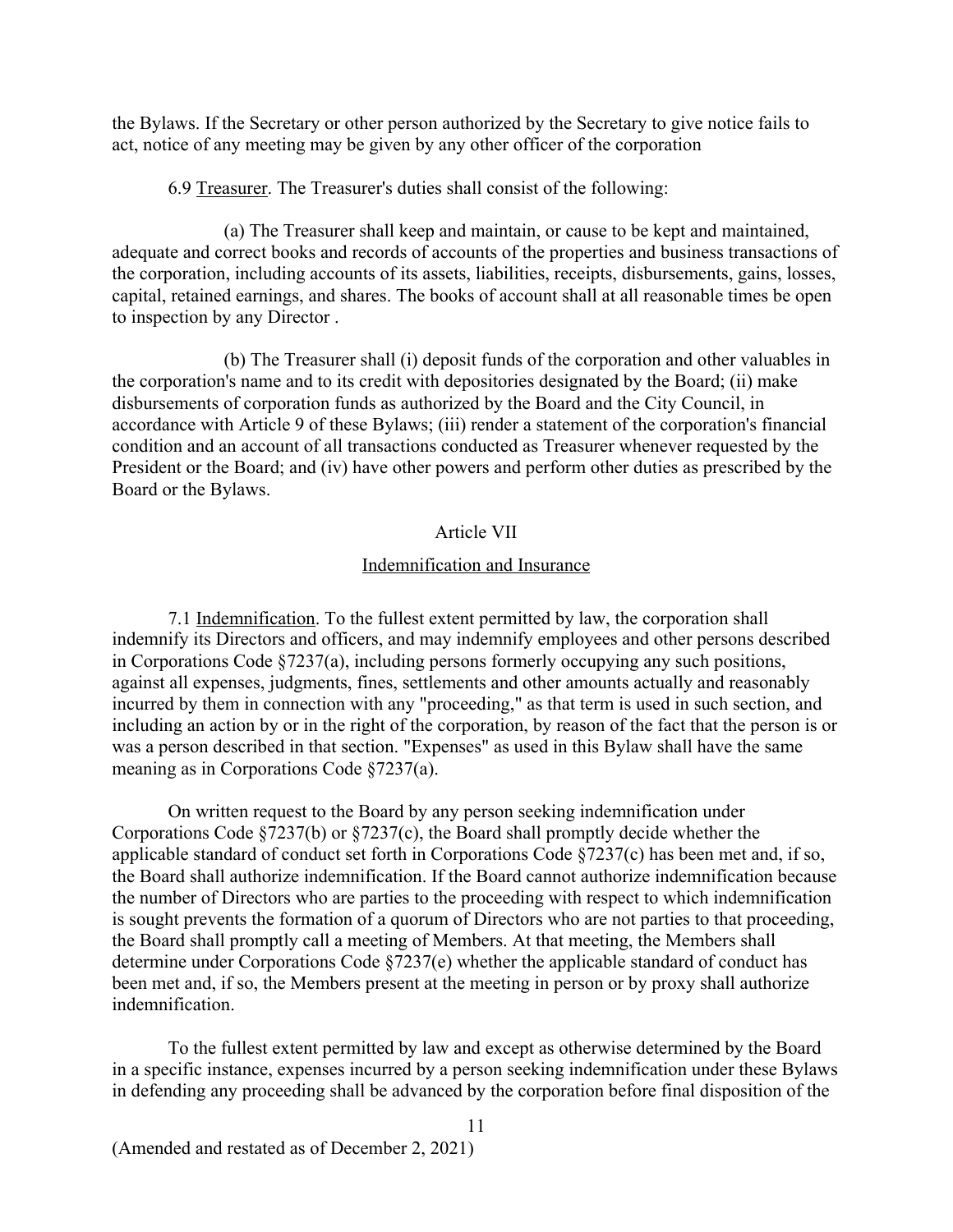proceeding, on receipt by the corporation of an undertaking by or on behalf of that person that the advance will be repaid unless it is ultimately found that the person is entitled to be indemnified by the corporation for those expenses. The indemnification provided herein shall not be deemed exclusive of any other rights to which those indemnified may be entitled, and shall continue as to a person who has ceased to be an agent and shall inure to the benefit of the heirs, executors, and administrators of such a person.

7.2 Insurance. The corporation shall have the power to purchase and maintain insurance on behalf of its Directors, officers, employees and other agents, against any liability asserted against or incurred by any Director, officer, employee or agent in such capacity or arising out of the Director's, officer's or agent's status as such.

### Article VIII

### Records and Reports

8.1 Maintenance of Corporate Records. The Secretary, or such other officers as the Board may direct, shall keep the following records and reports at the corporation's principal office:

(a) Adequate and correct books and records of account:

(b) Minutes in written form of the proceedings of the Members, the Board, and committees of the Board; and

(c) A record of the Members' names and addresses.

8.2 Maintenance and Inspection of Articles and Bylaws. The corporation shall keep at its principal office the original or a copy of the Articles and Bylaws as amended to the current date, which shall be open to inspection by the Members at all reasonable times during office hours.

8.3 Annual Report.

(a) The Board shall cause an annual report to be prepared within 120 days after the end of the corporation's fiscal year. That report shall contain the following information in appropriate detail:

(i) A balance sheet as of the end of the fiscal year, an income statement and statement of cash flows for the fiscal year, accompanied by an independent accountant's report or, if none, by the certificate of an authorized officer of the corporation, that they were prepared without an audit from the corporation's books and records, and

(ii) A statement of the place where the names and address of current Members is located.

(b) The Board shall annually notify each Member of the Member's right to receive a copy of the annual report under this Section. Except as provided in the next subparagraph (c) of this Section 8.3, on written request by a Member, the Board shall promptly cause the most recent

12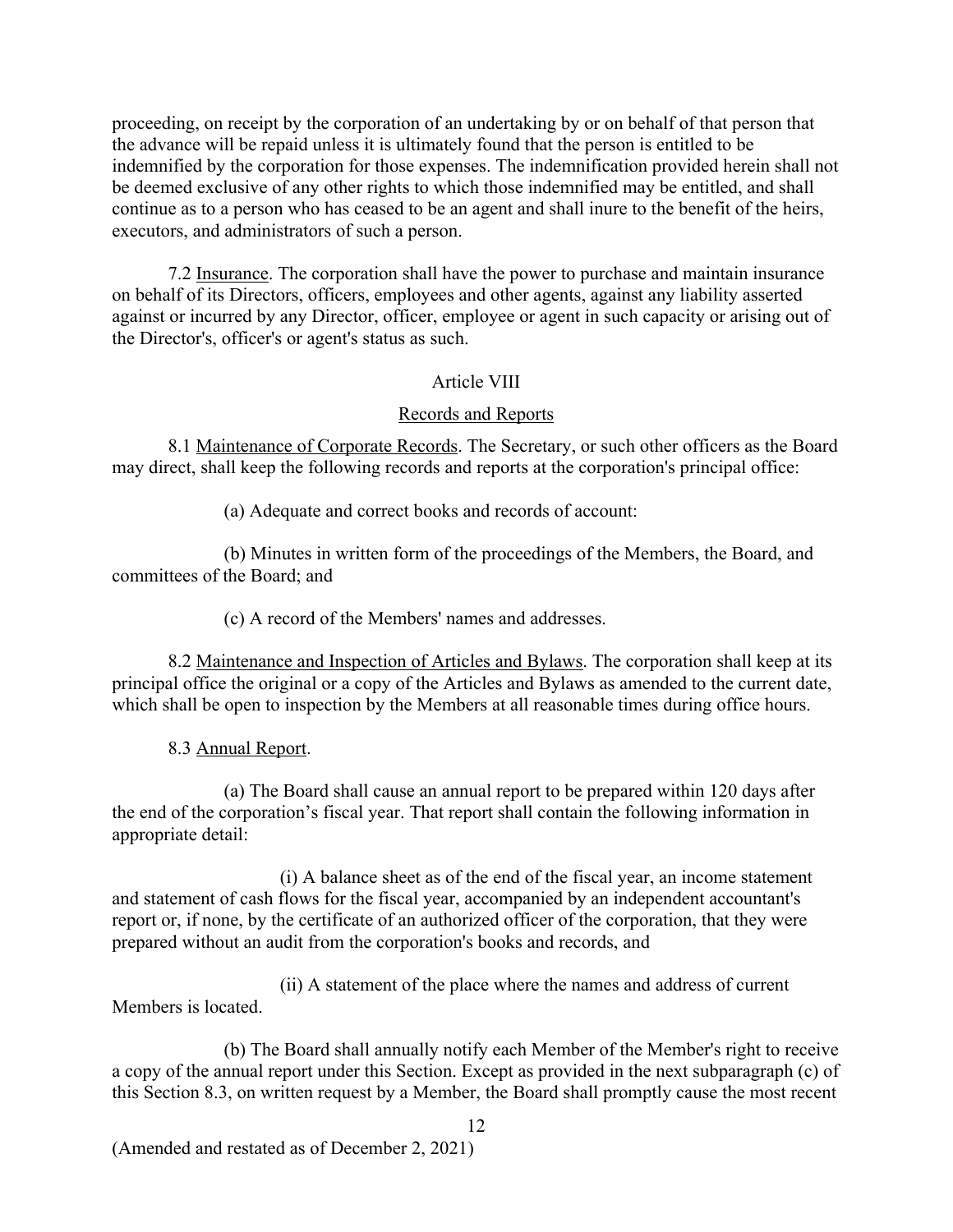annual report to be sent to the requesting Member. If the Board approves, the corporation may send the report and any accompanying material sent pursuant to this Section by electronic transmission.

(c) This Section 8.3 shall not apply if the corporation receives less than \$10,000 in gross revenues or receipts during the fiscal year.

8.4 Annual Statement. As part of the annual report to all Members, or as a separate document if no annual report is issued, the corporation shall annually prepare and mail, deliver or send by electronic transmission to its Members, and furnish to its Directors, a statement of any transaction or indemnification of the following kinds within 120 days after the end of the corporation's. fiscal year:

(a) Unless approved by Members under Corporations Code §7233(a), any transaction (i) to which the corporation (or its parent or subsidiaries, if any) was a party, (ii) which involved more than \$50,000 or was one of a number of such transactions with the same person involving, in the aggregate, more than \$50,000, and (iii) in which any Director or officer of the corporation, or any holder of more than 10% of the voting power of the corporation, had a direct or indirect material financial interest. The statement shall include a brief description of the transaction, the names of the interested persons involved, their relationship to the corporation, the nature of their interest in the transaction, and when practicable, the amount of that interest, except that, in a partnership in which such person is a partner, only the partnership interest need be stated.

(b) A brief description of the amounts and circumstances of any loans, guaranties, indemnifications or advances aggregating more than \$10,000 paid during the fiscal year to any Director or officer of the corporation, unless such loan, guaranty, indemnification or advance has already been approved by the Members under Corporations Code §7235(a), or the loan or guaranty is not subject to Corporations Code §7235(a). Article IX Receipts and Disbursements

9.1 Deposit of Funds. Pursuant to agreement between the BID and City of San Rafael, all funds collected for the corporation pursuant to San Rafael City Ordinance Chapter 10.08, Ordinance No. 1356, shall be deposited with the corporation.

9.2 Approval of Expenditures of Assessment by City Council. Pursuant to Section 36530 of the California Streets and Highways Code, the San Rafael City Council must approve all expenditures of assessment funds by the corporation. On an annual basis, the corporation shall submit to the City council a budget of proposed expenditures ("Budget"). Approval of the Budget by the City Council shall constitute approval of expenditures of assessment funds made pursuant to the Budget.

9.3 Check Authorization. All checks issued by the corporation must have the authorized signatures of at least two members of the Executive Committee.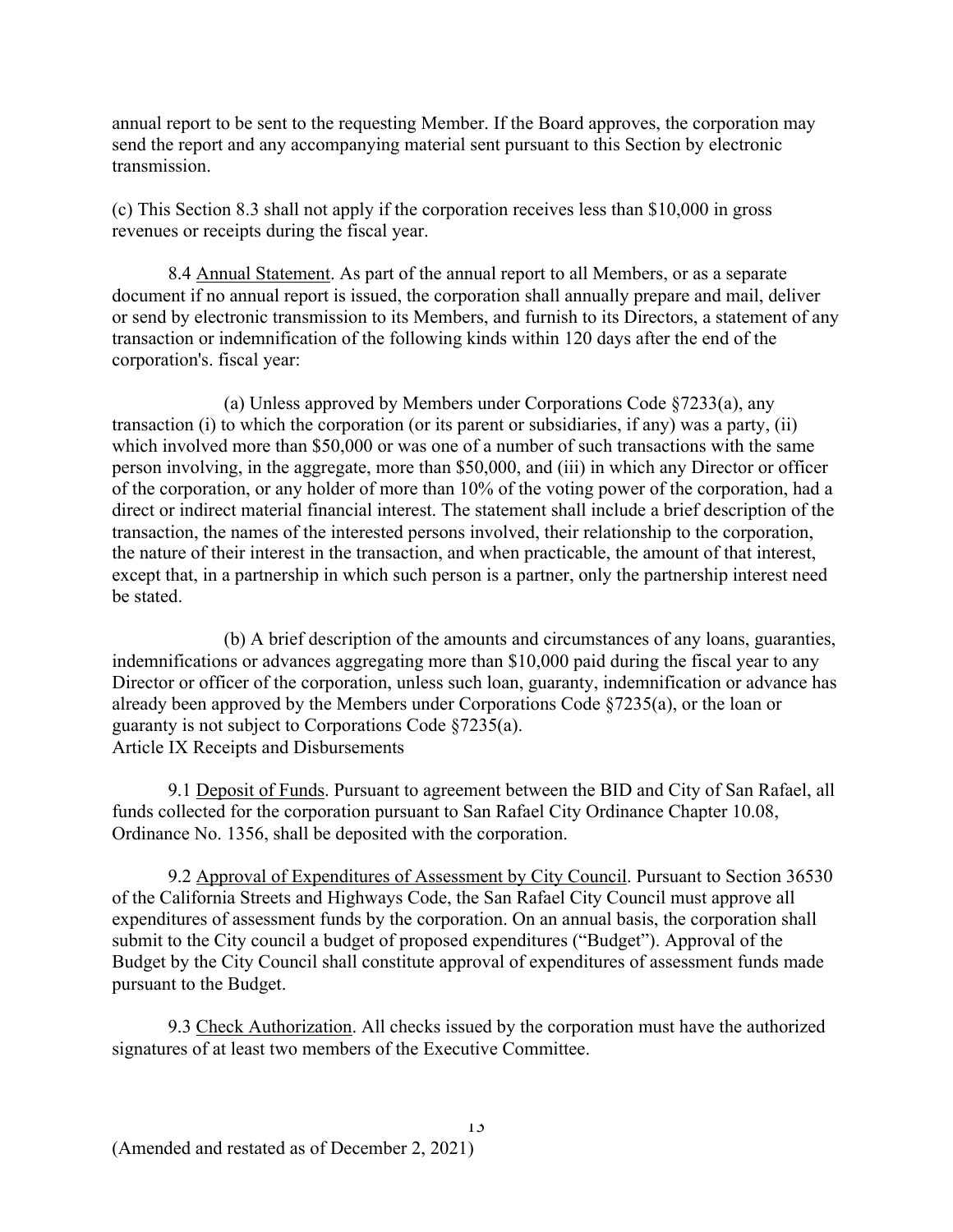### Article X

#### Miscellaneous Provisions

10.1 Order of Business. The order of business and all parliamentary procedures of the corporation shall be conducted in accordance with Roberts Rules of Order .

10.2 Endorsement of Documents; Contracts. Subject to the provisions of applicable law, any note, mortgage, evidence of indebtedness, contract, conveyance, or other instrument in writing and any assignment or endorsement thereof executed or entered into between the BID and any other person, when signed by any one of the President, the Vice President, the Secretary, or the Treasurer of the corporation shall be valid and binding on the corporation in the absence of actual knowledge on the part of the other person that the signing officer had no authority to execute the same. Any such instruments may be signed by any other person or persons, and in the manner, time to time determined by the Board. Unless so authorized by the Board, no officer, agent, or employee shall have any power or authority to bind the corporation by any contract or engagement or to pledge its credit or to render it liable for any purpose or amount.

10.3 Construction and Definitions. Unless the context otherwise requires, the general provisions, rules of construction, and definitions contained in the General Provisions of the California Nonprofit Corporation Law and the California Nonprofit Mutual Benefit Corporation Law shall govern the construction of these Bylaws. Without limiting the generality of the above, the masculine gender includes the feminine and neuter, the singular number includes the plural, the plural number includes the singular, and the term "person" includes both a corporation and a natural person.

10.4 Amendments. These Bylaws may be amended or altered by a majority vote of the Board or by approval of the Members by written ballot or at a meeting, provided notice of the meeting includes the proposal for amendment. Any proposed amendments or alterations shall be submitted by the Board to the Members at least ten days in advance of the meeting at which they are to be acted upon. An amendment to change the minimum or maximum number of Directors may only be adopted by approval of the Members. For purposes of this Section 10.4, "approval of the Members" means approved or ratified by the affirmative vote of a majority of the votes represented and voting at a duly held meeting at which a quorum is present (which affirmative votes also constitute a majority of the required quorum) or by written ballot in conformity with Section 7513 of the California Corporations Code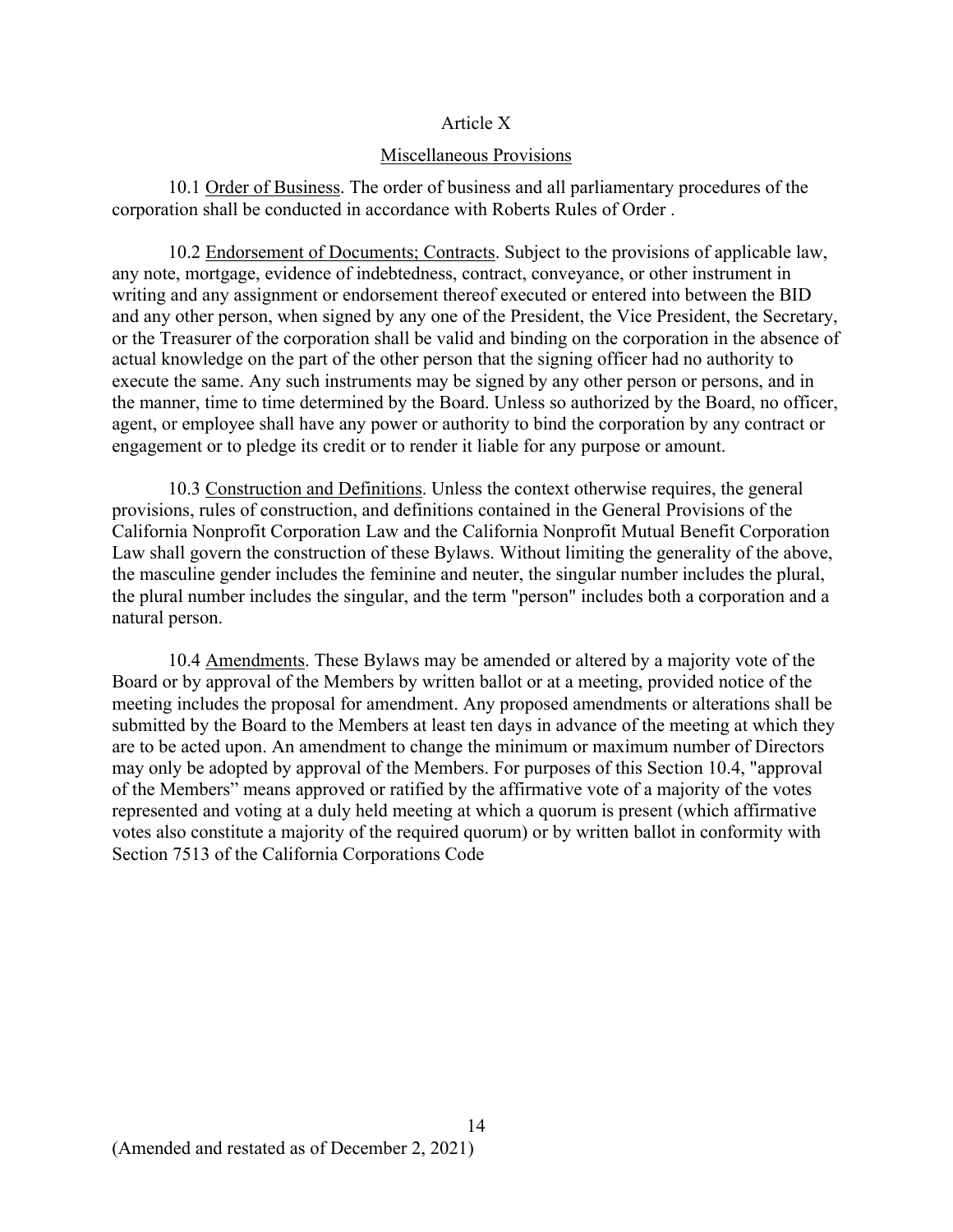# CERTIFICATE OF SECRETARY

I, the undersigned, certify that I am the duly elected and acting Secretary of San Rafael Business Improvement District, a California non-profit mutual benefit corporation, and that the above Bylaws, consisting of 14 pages, are the Amended and Restated Bylaws of the corporation as adopted by a vote of the Board of Directors and by a vote of the Members as of December 2, 2021; and that these Bylaws have not been modified since that date.

Executed on \_\_\_\_\_\_\_\_\_\_\_\_\_\_\_\_\_\_\_\_, 2021 at San Rafael, California.

Print Name: \_\_\_\_\_\_\_\_\_\_\_\_\_\_\_\_\_\_\_\_\_\_\_\_\_

 $\overline{\phantom{a}}$  , and the set of the set of the set of the set of the set of the set of the set of the set of the set of the set of the set of the set of the set of the set of the set of the set of the set of the set of the s